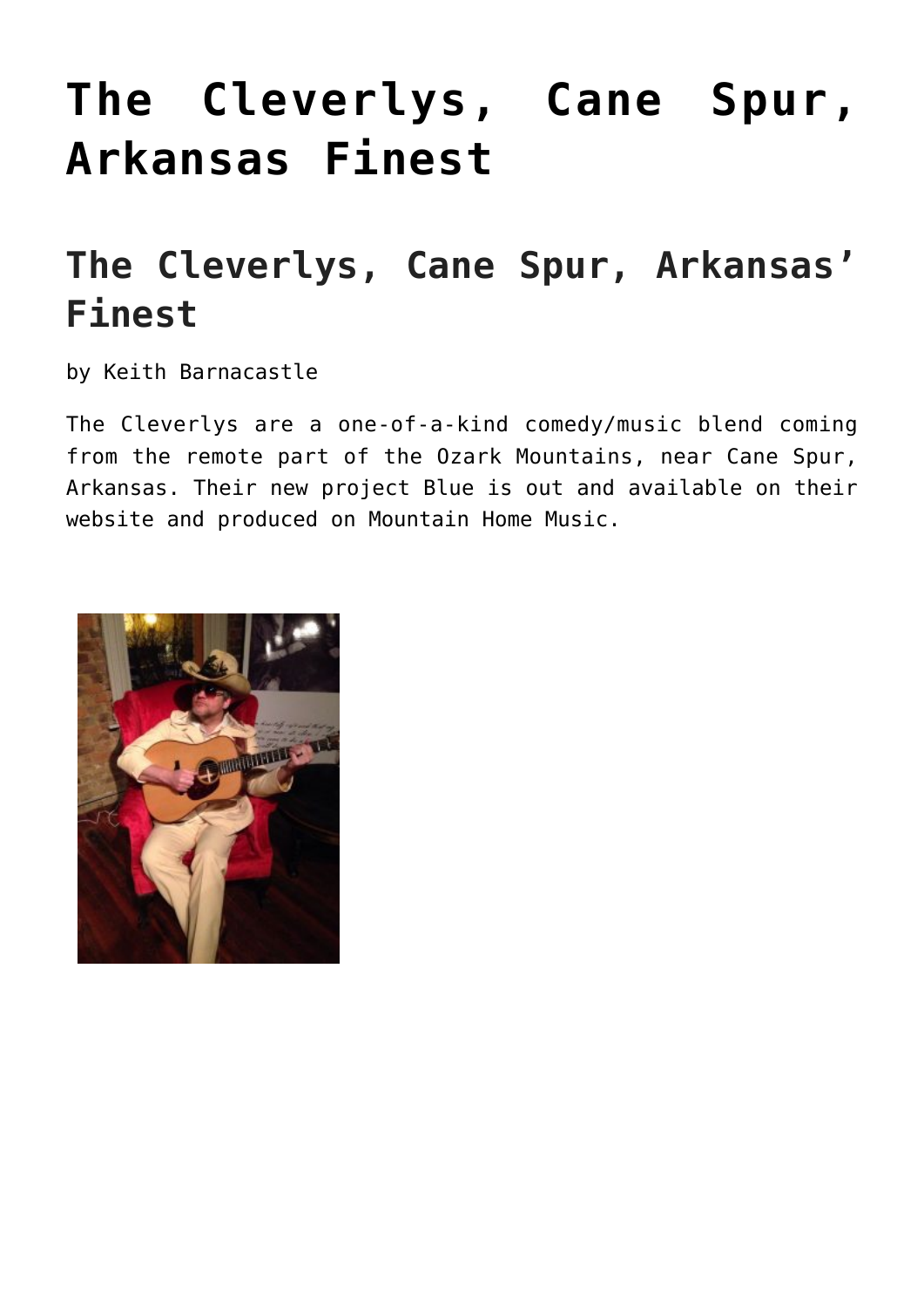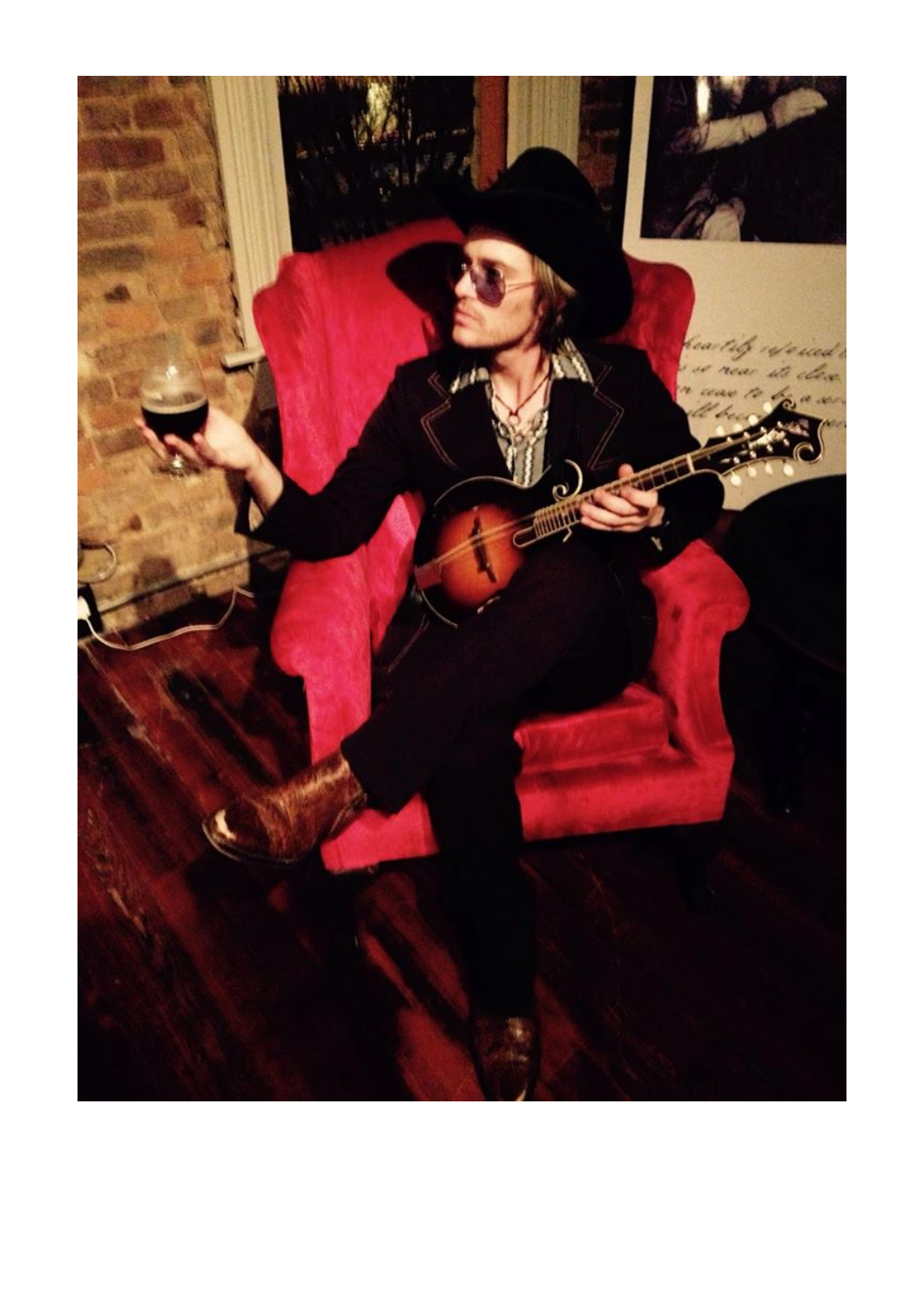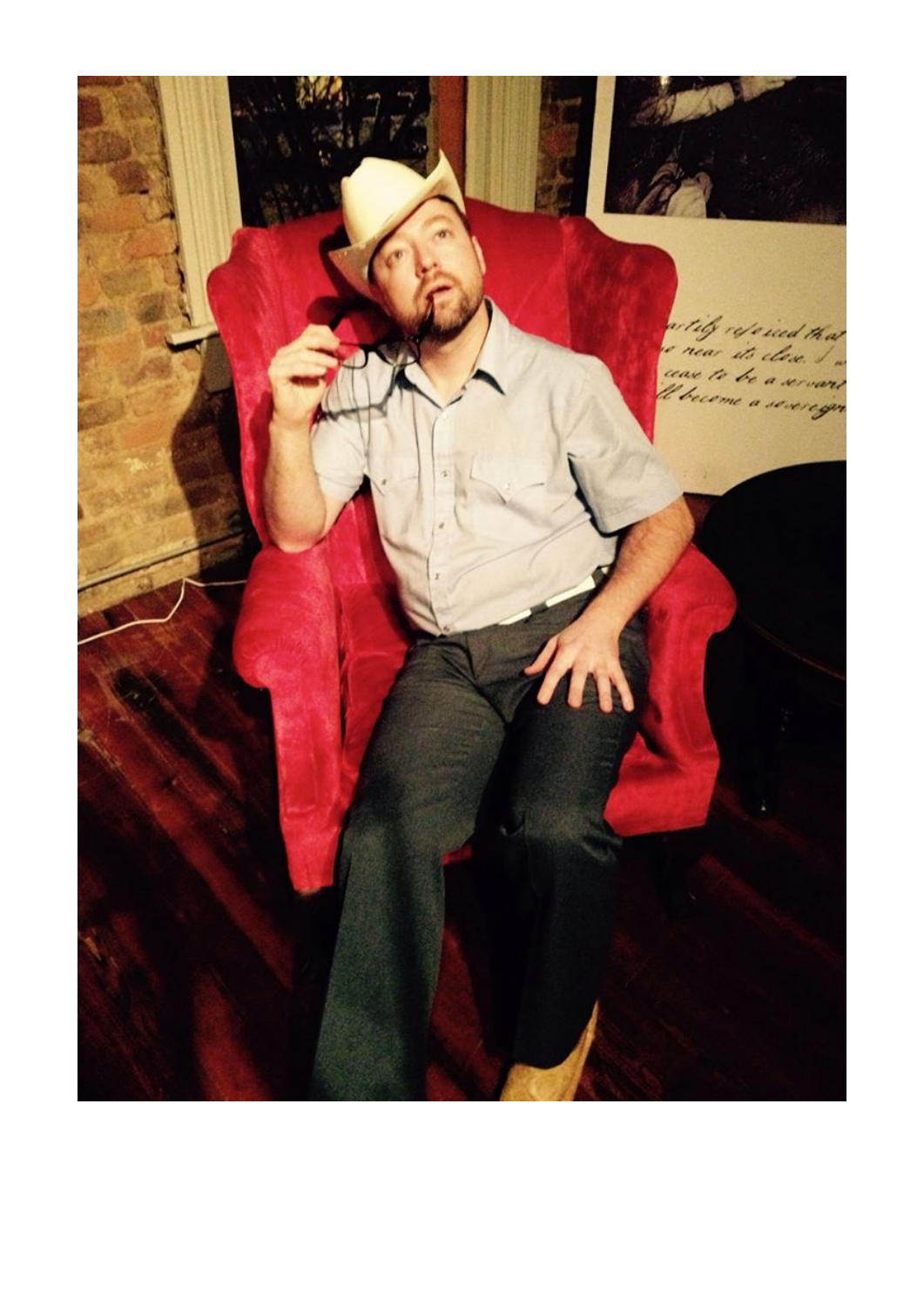

Paul Harris of the Cleverlys, started his career as a standup comedian and came to be on stage in Branson Missouri doing some 500 shows a year. He has worked with many of the best and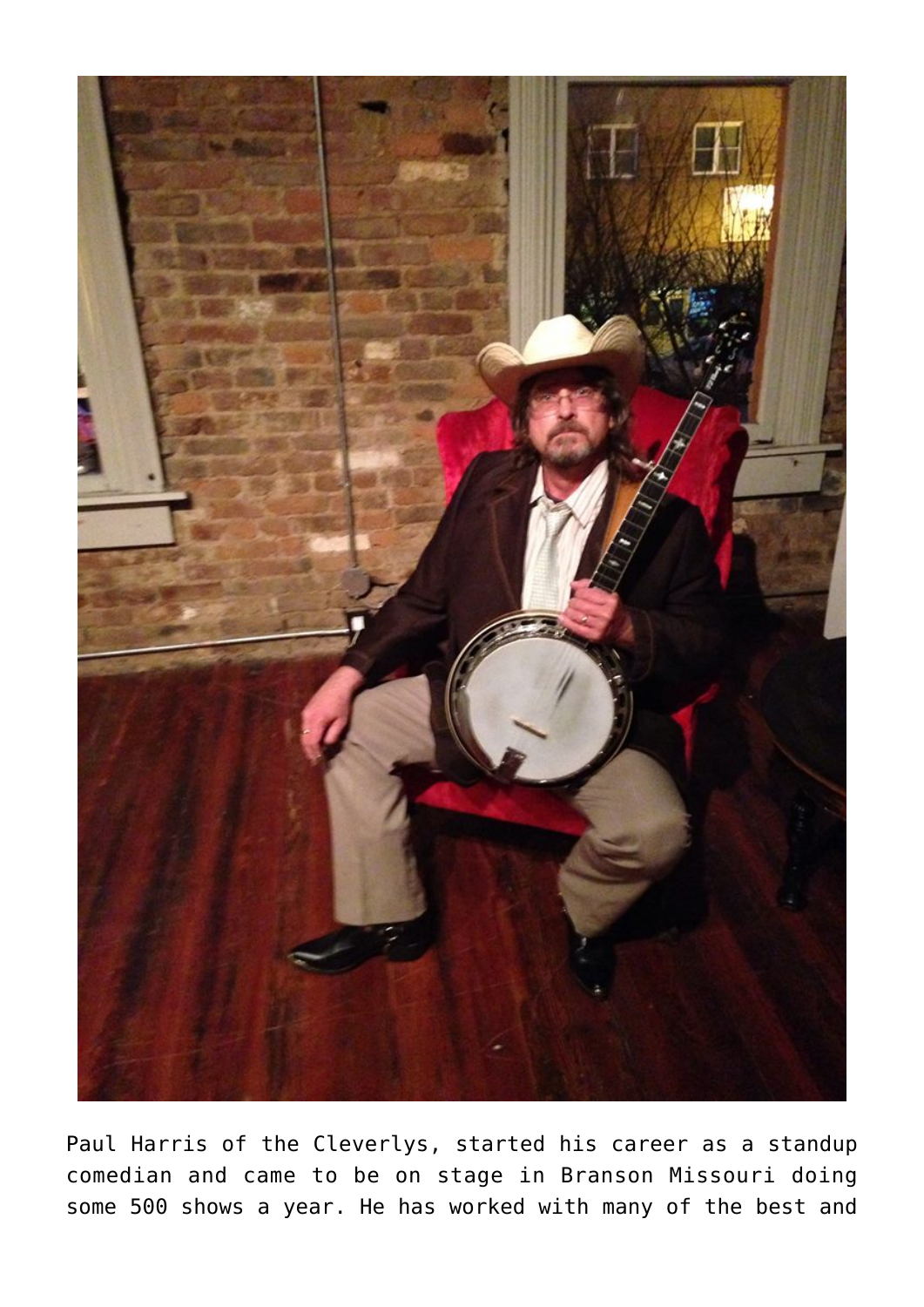biggest stars. The Cleverlys came as an idea for a TV show depicting a musical family from the Ozarks getting their life back. The band hopes to bring a younger generation to bluegrass through its comedy and pitfalls that go with a traveling group of musicians. Harris felt this a great way to use his skills and combine comedy with music. Harris was influenced by David Bowie and The Red-Hot Chili Peppers. So, he started a punk rock band. Later in his career he started playing with bluegrass families in the Ozarks.

He was influenced by bands like Hot Rize, Seldom Scene, and The J D Crow band. His comedic influence came from SNL, Carson, and Jerry Clower. He loves the storytelling of Jerry Clower and likes the comedy of Monty Python, Christopher Guest, and the movie, *Spinal Tap*. The Cleverlys are a unique combination of all these styles. Branson Missouri was a building block for Harris. The Cleverlys was a way to build his repertoire and hone his craft. He felt blessed doing his comedy for about 11 years on the Branson stage and performed with the cleverly another 10 years in Branson. The Cleverlys have also traveled to many festivals and music venues throughout the United States.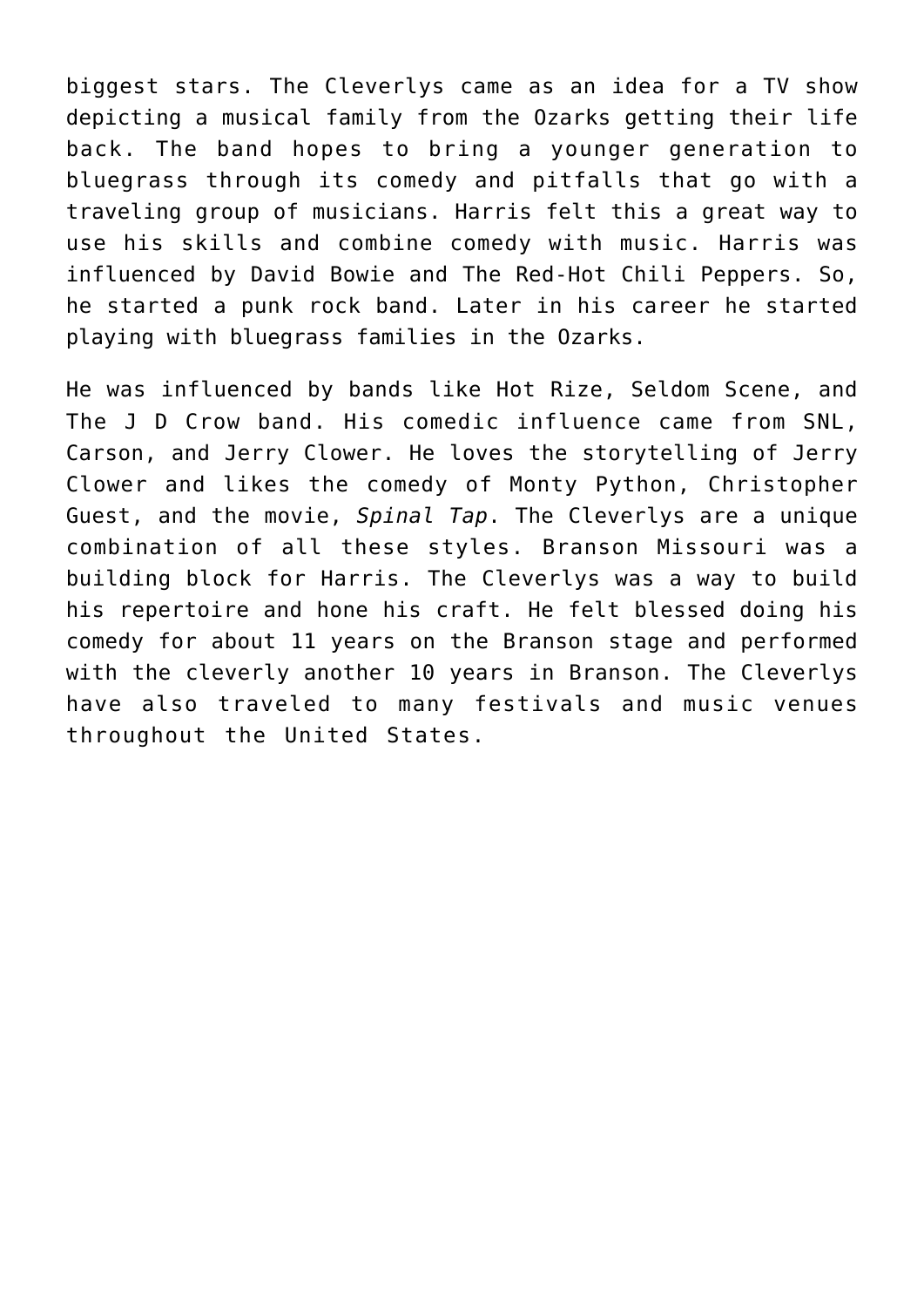

The Cleverlys are a divine invention, consisting of five guys: Digger Cleverly, Sock Cleverly, DVD Cleverly, Cub Cleverly, and Ricky Lloyd Cleverly.

Digger is the oldest boy born in 1960 in Star Gap, Arkansas. Digger worked and played music with the family until 1974. At age 14, he got his first outside gig as the guitar tech for Leif Garrett. He was exposed to a lot as a young boy, even more when he became the flute tech for Jethro Tull. In the 80's he toured with "The Rickets" and recorded with such artist as Avery Noonan and produced his Gypsy Wagon album. He wrote "Dry Hunch," a top-100 hit, for the group Barn Door. It zoomed up the charts to #93. In the late 1990's he moved back to the family homestead on Cleverly Mountain. He founded Stabbin' Cabin records and signed The Cleverly Trio to a multi-album deal.

Ricky Lloyd Cleverly, he goes by Lloyd… "The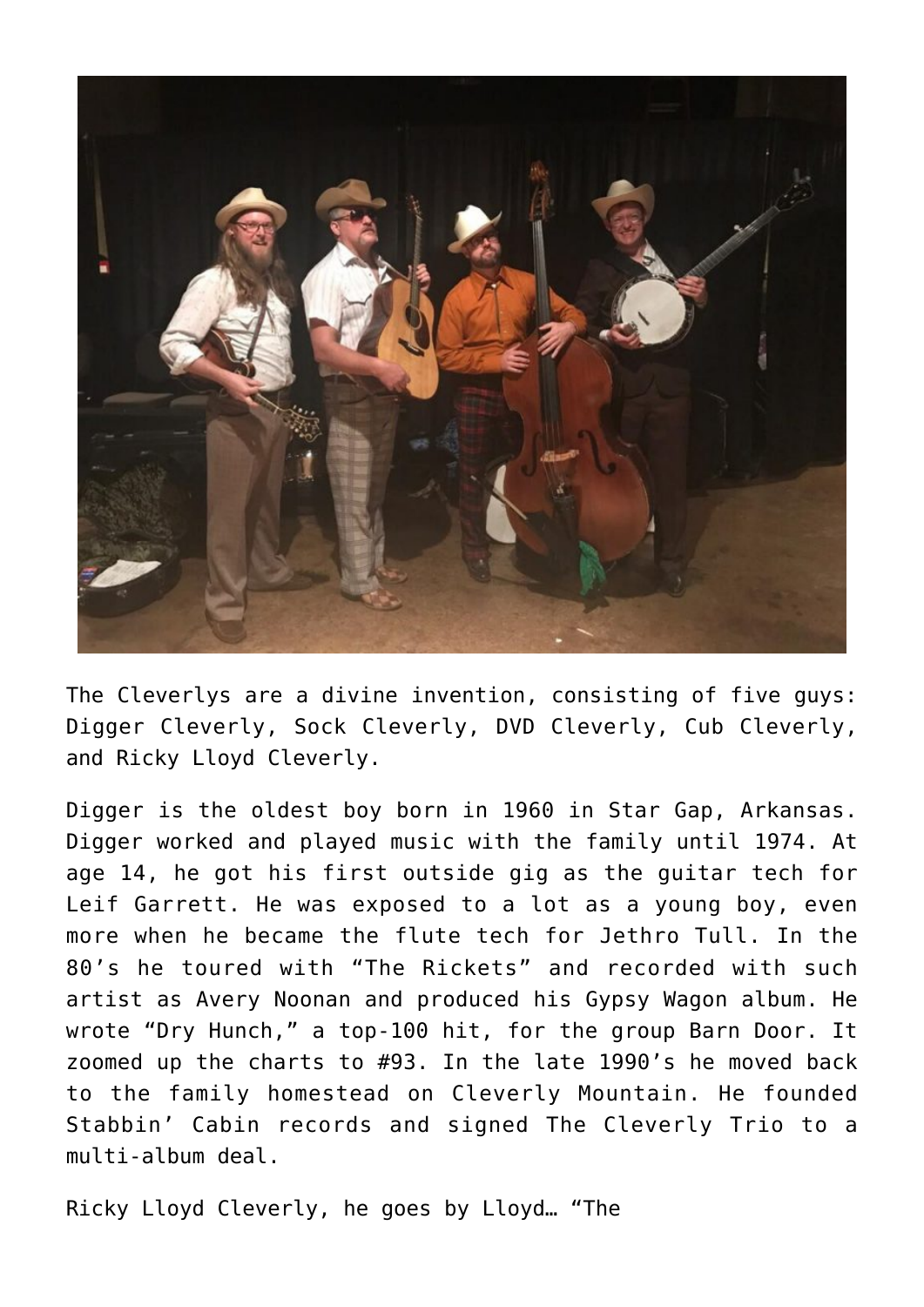first L is silent…kinda soft L…otherwise it would be pronounced LaLoyd, is our sister Delva's boy. He grew up around Culp Arkansas 'til he was 'bout six when he was out in the barn lot at Aunt Punk's place. Well, he got thirsty and grabbed the milk goat's teat and went to nursing. Next day she was dead …she had contracted an unidentified fungus from his saliva. Next day these dudes showed up from the National Saliva Institute in St. Paul Minnesota wearing space suits and he lived in their laboratory 'til they found out that his spit is the antidote to the Kamoto Dragon bite! And he is single ladies!! He plays Doghouse Bass, the Phonograph Sound Machine in the group, he also is huge in the Amish Rave scene."

The Cleverlys have an annual festival up on Cleverly Mountain every spring. It brings people from all over the world, some as far as Tupelo, Mississippi.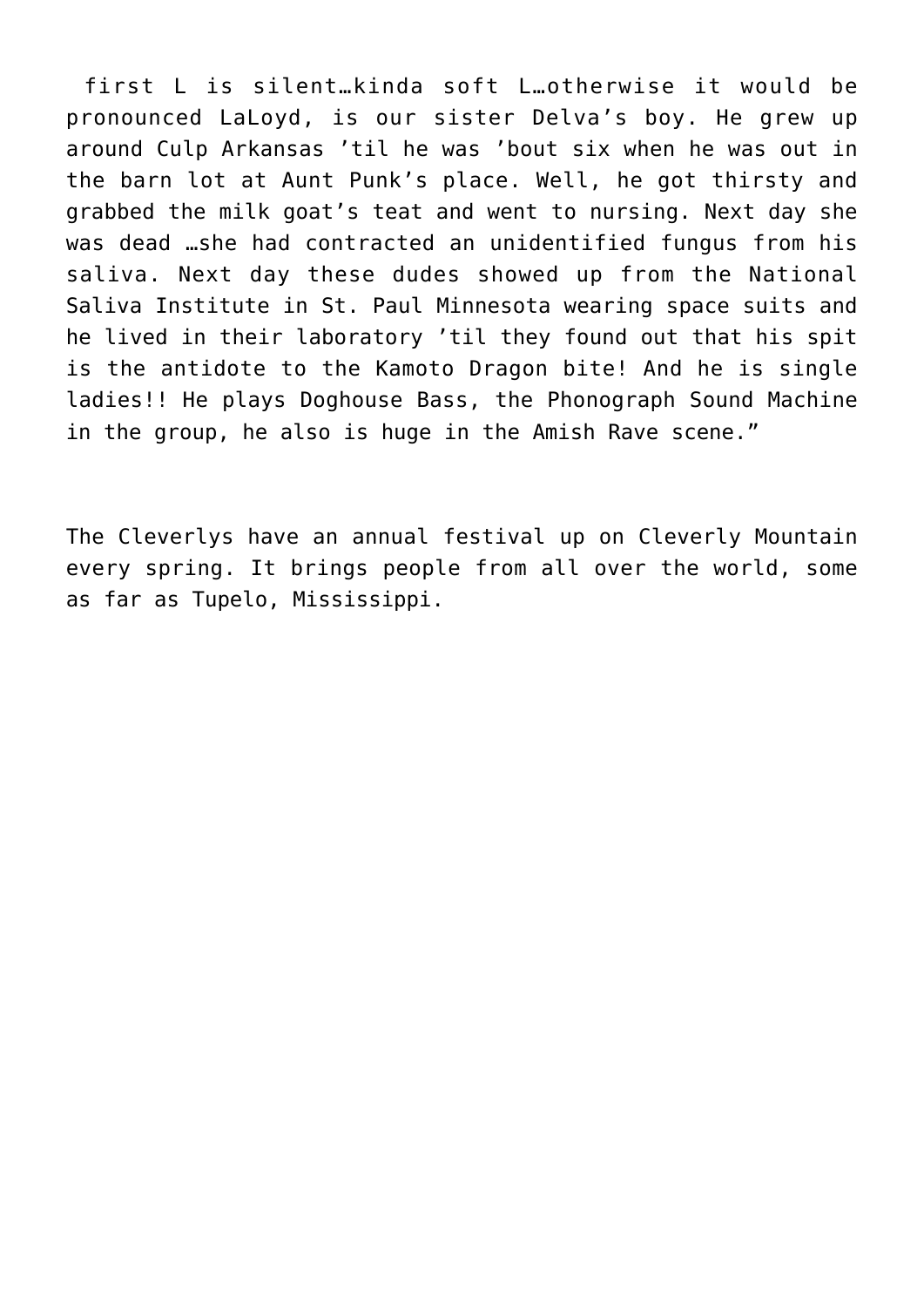